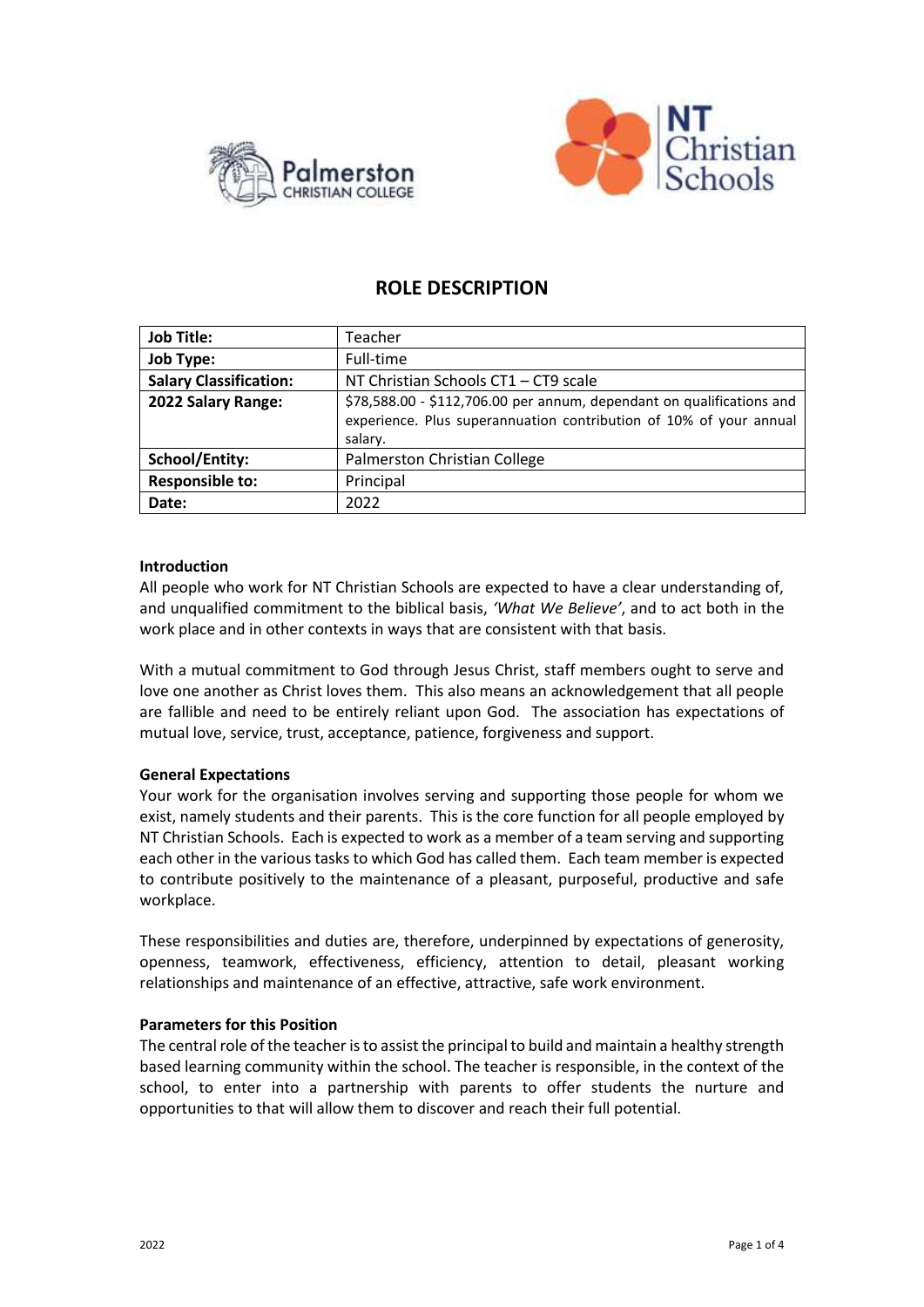This requires the highest commitment to the Lord, the Bible and to schooling from a distinctively Christian perspective and directed by parents and other supportive Christian people.

# **Selection criteria**

# *The following criteria should be addressed in our application:*

- A committed Christian actively involved in your local church.
- Have appropriate tertiary qualifications in your teaching area.
- Have knowledge and understanding of the Australian Curriculum.
- Demonstrate or be willing to develop, the ability to prepare teaching programs that have a biblical perspective and deliver significant educational outcomes for students.
- Demonstrate the capacity to develop programs that differentiate learning opportunities for students.
- Display a high level of competence in teaching practices and classroom management skills.
- Demonstrate excellent communication skills.
- Be pastorally committed to the task of caring for and nurturing students.
- Demonstrate the capacity to be an active team member and work collaboratively.

#### **Areas of Responsibility**

It is a requirement of teaching in the Northern Territory that teachers meet the Australian Professional Standards for Teachers (APST) *(Link can be found at the end of this document)*. The teacher's responsibility is to use their professional understanding and experience to create a 'learning space for the students in their care within policies and procedures of the school'. The teacher designs and implements aspects of the 'learning space' to ensure it is relevant to the needs and abilities of those students and will give them a reasonable opportunity to attain the goals and develop the skills outlined in the school curriculum.

Further responsibilities include but are not limited to the following:

# **STUDENTS**

- To teach out of a respect and love for the students.
- To create and maintain a positive learning environment in the classroom.
- To develop appropriate classroom procedures, programs and activities which reflect a Christian worldview.
- To be prepared for all lessons.
- To be familiar with and implement strength based teaching techniques.
- To perform yard duties or other duties as part of their duty-of-care responsibilities.
- To keep records relating to students, lesson plans and incidents in an approved manner and place.

# PARENTS

- In the context of the School, to assist parents in their task of nurturing and raising their children.
- To communicate with parents to exchange relevant information and develop cooperative strategies.
- To be available at a mutually convenient time when a parent requests a meeting with a teacher. The teacher may ask a colleague, specialist or senior staff member to assist them at the meeting.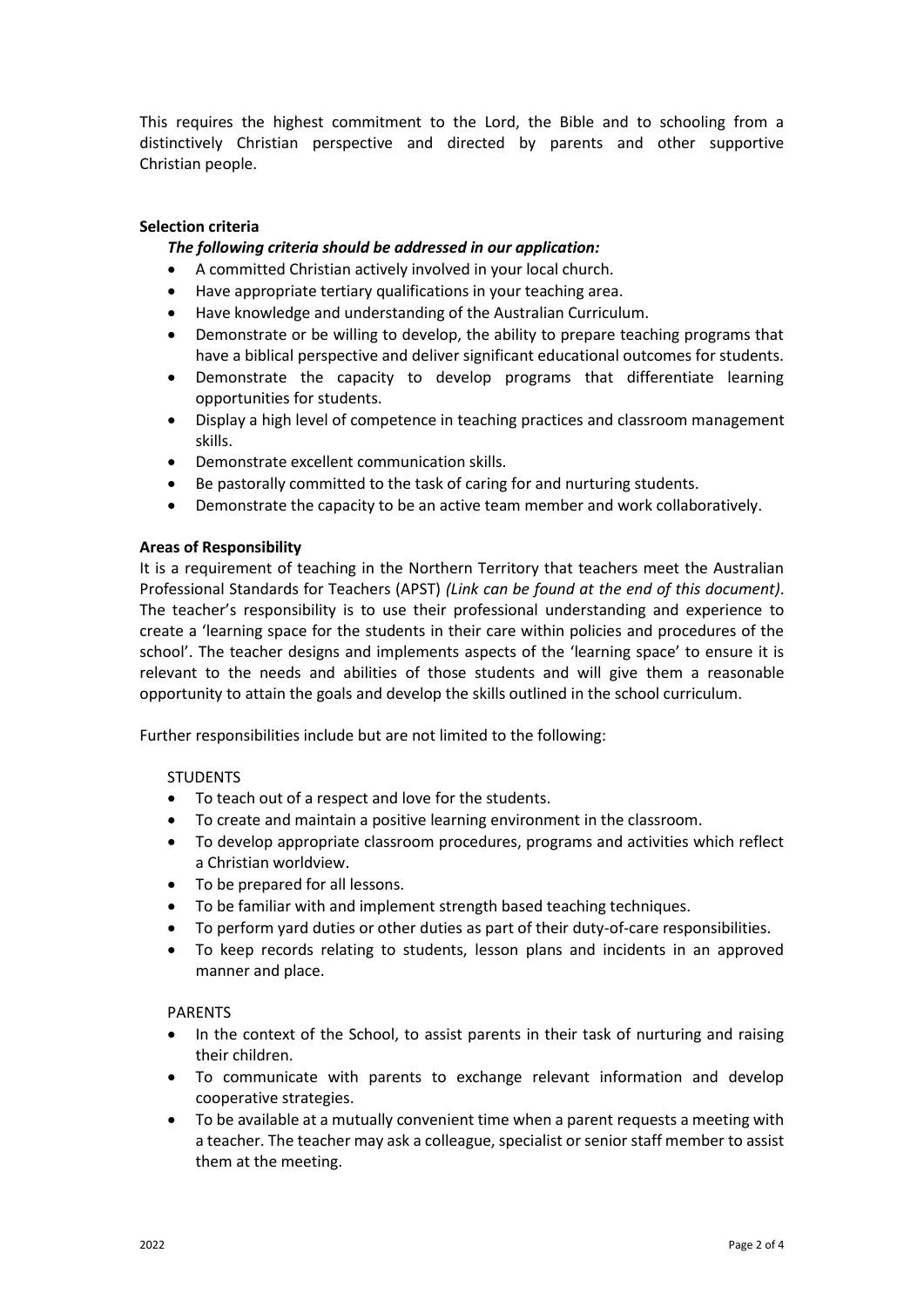# PLANNING

- To prepare a program of the lessons they intend to teach at the beginning of each year using the school proforma and outlining briefly the lessons for the year.
- To follow the school Scope and Sequence as a basis for development of programs. Variations to the Scope and Sequence require the approval of the principal or their delegate.
- Meet the approved planning requirements of the School including its form, filing and schedule.

#### ASSESSMENT AND REPORTING

- To keep on-going accurate assessment records of each student in the class.
- To write student reports twice a year which comply with the school guidelines. These reports and copies of any specialist reports or other official information relating to the student should be kept on their file located in the office.

#### COLLEAGUES

- To communicate with and support other teachers.
- To attend staff and faculty meetings.

#### RESOURCES

- To maintain, or assist in maintaining, the classroom and equipment.
- To ensure that adequate resources and materials are available for the planned teaching task.

#### LIFESTYLE

To model an appropriate Christian lifestyle in and out of school.

# PROFESSIONAL INVOLVEMENT/RESPONSIBILITY

- To display a standard of personal presentation in accordance with the staff handbook.
- To be at school for their committed hours of employment, and be punctual for lessons, duties, and meetings.
- To be at school outside normal school hours for; interviews, extra meetings, parentteacher conferences, excursions and performances.
- To be available, within reasonable limits and depending upon the circumstances, for relief teaching when other teachers are absent.
- To join an interview committee, take part in curriculum writing, undertake specified professional development, represent the school officially and other administrative duties as required by the school.
- To plan lessons, they will be missing whenever possible and if possible liaise with the Emergency Relief Teacher taking their classes. Leave is negotiated with the principal and *Variation to Routine* forms must be completed.
- To attend weekly staff and faculty meetings.
- To follow the procedures and policies of the school.

# PROFESSIONAL LEARNING/CHRISTIAN EDUCATION

 It is a requirement for full-time and part-time staff to complete the Certificate in Christian Education and for teaching staff Certificate in Christian Education (Teach) (provided through the National Institute for Christian Education) which is offered as part of NT Christian Schools 'Over the Top' annual conference in July or during the Induction program for new staff in January each year.